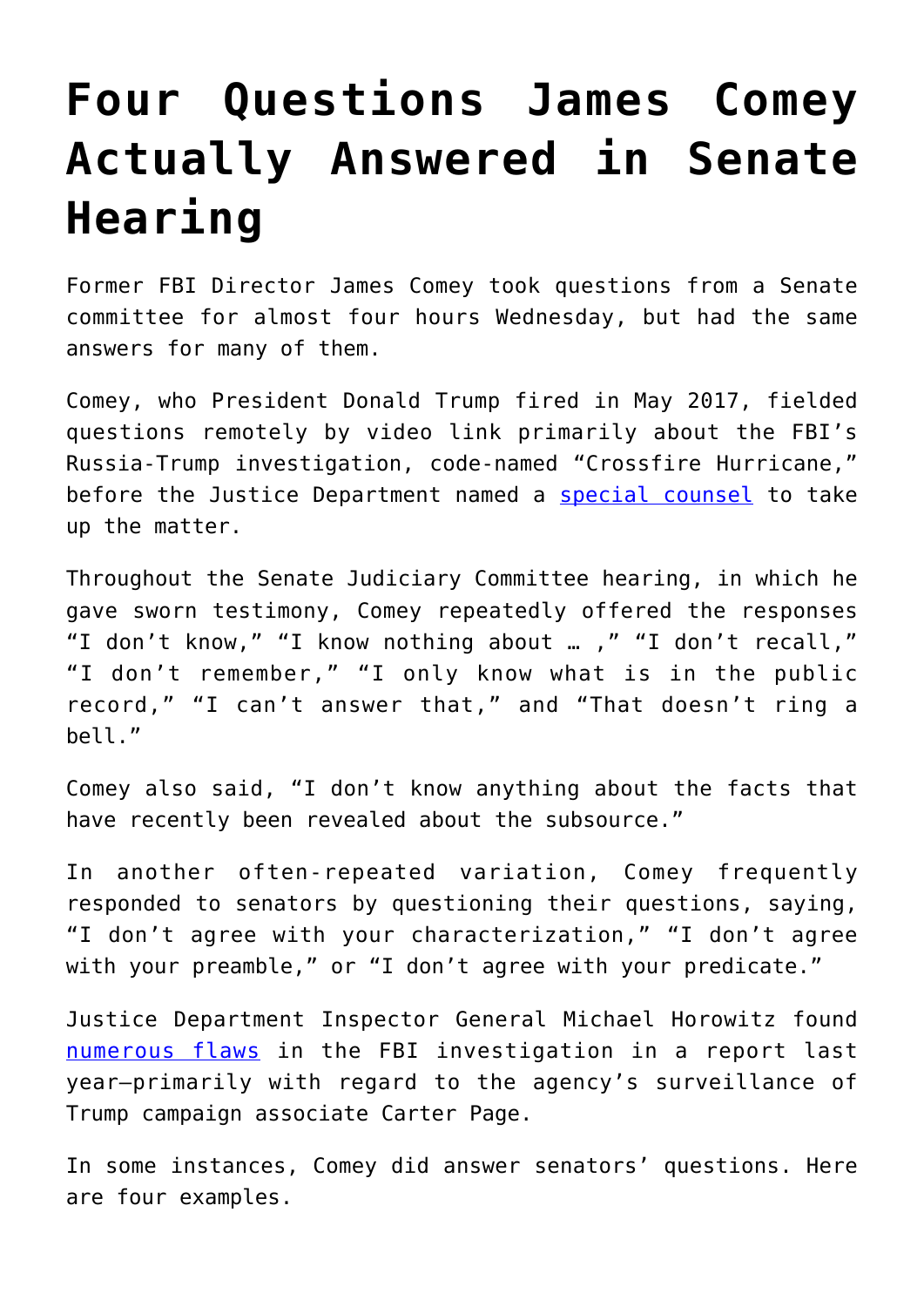### **1. 'Proud' of Russia Investigation**

Senate Judiciary Chairman Lindsey Graham, R-S.C., asked the former FBI director: "How would you rate the Crossfire Hurricane investigation in terms of being done thoroughly, by the book, and an investigation the FBI should be proud of?"

Comey responded, "Overall, I'm proud of the work. There are parts that are concerning, which I'm sure we'll talk about. But overall, I'm proud of the work."

Later in the hearing, Sen. Ted Cruz, R-Texas, asked broadly about the Russia probe as well as the investigation of former Trump national security adviser Michael Flynn and misinformation in the application for a warrant to surveil Page, the Trump campaign adviser.

"Was that handled in a competent and honest way?" Cruz asked.

Comey, who signed off on the warrant application and subsequent renewals, continued with his "overall" defense.

"I think the overall investigation of the Russia interference and whether Americans were associated with it was conducted in an honest, competent, independent way," Comey said.

Cruz noted that Horowitz's report found 17 significant omissions in the FBI's application for the initial warrant to spy on Page under the Foreign Intelligence Surveillance Act, or FISA.

"So, in your view, 17 mistakes and lying to the court is competent and honest?" Cruz asked.

Comey responded of the inspector general: "I don't believe he concluded they were lies to the court. There were significant failings with how the Carter Page FISA [application] was prepared and renewed."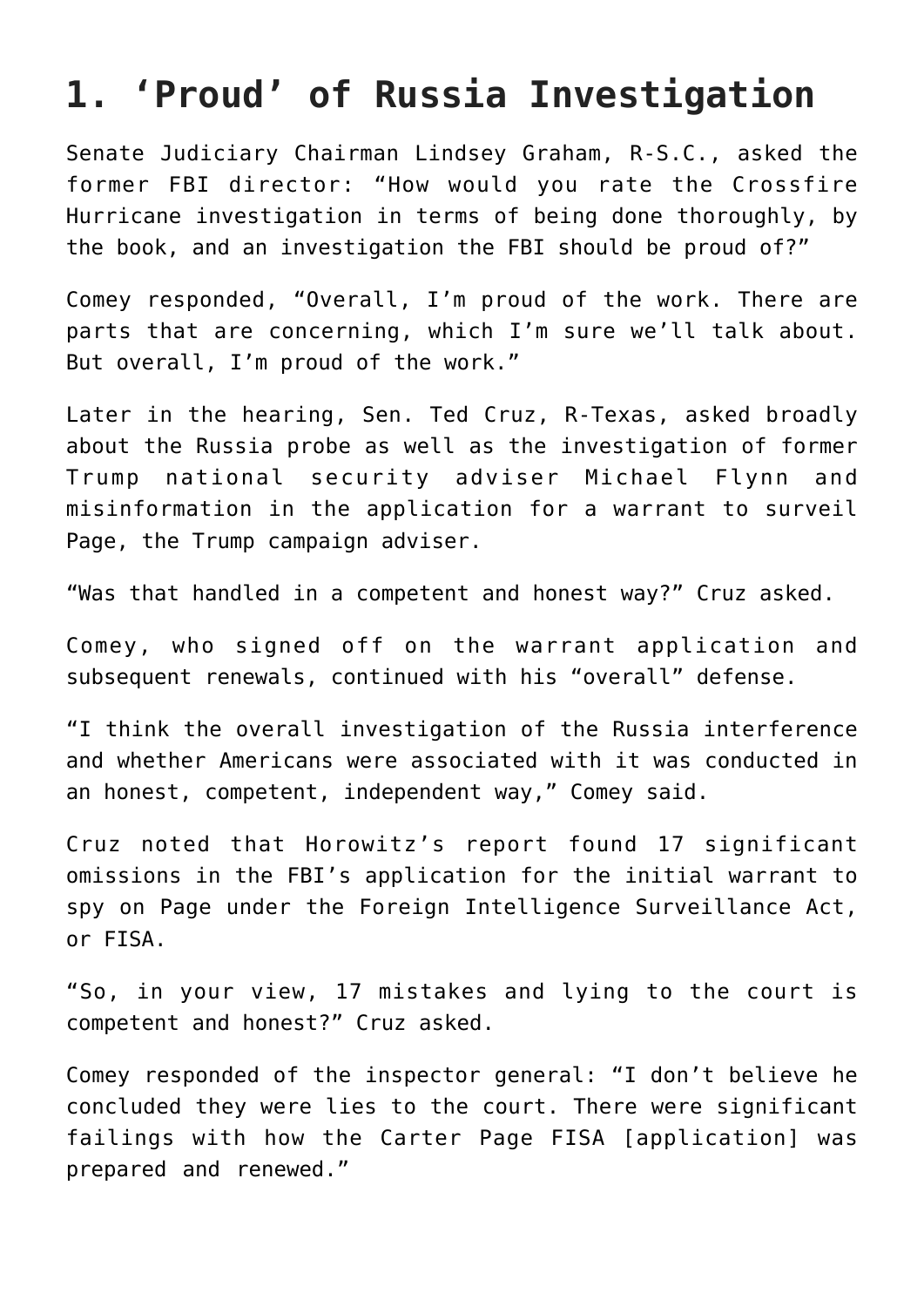Cruz brought up [Kevin Clinesmith](https://www.dailysignal.com/2020/08/14/ex-fbi-lawyer-to-plead-guilty-in-durham-probe-of-russia-investigations-origins-carter-page/), the FBI lawyer who pleaded guilty in August to altering information in a CIA email, leaving out information that Page had worked with the CIA.

"That fraudulent document was then used as the basis for a fraudulent submission to the FISA court. Do you believe that is honest and competent?" Cruz asked.

Comey replied, "I don't believe you offered an accurate summary."

Cruz wrapped up by calling the FBI's probe corrupt and hinting that Comey was corrupt:

*This investigation of the president was corrupt. The FBI and the Department of Justice were politicized and weaponized. In my opinion, there are only two possibilities: that you were either deliberately corrupt or woefully incompetent. And I don't believe you were incompetent. This has done severe damage to the professionals and the honorable men and women at the FBI, because law enforcement should not be used as a political weapon. That is the legacy you have left.*

Later, Sen. John Cornyn, R-Texas, referred to a notorious compilation of anti-Trump material compiled by Christopher Steele, a former Bristish intelligence agent, and financed by the Democratic National Committee and the Hillary Clinton campaign.

Cornyn asked Comey: "Did you call the Steele dossier salacious and unverified?"

Comey: "The entire dossier was something we were trying to see if we could rule in or rule out."

Cornyn: "Are you aware of any verification by the FBI?"

Comey seemed unsure before eventually responding: "I learned a lot about the Steele material and the subsource interviews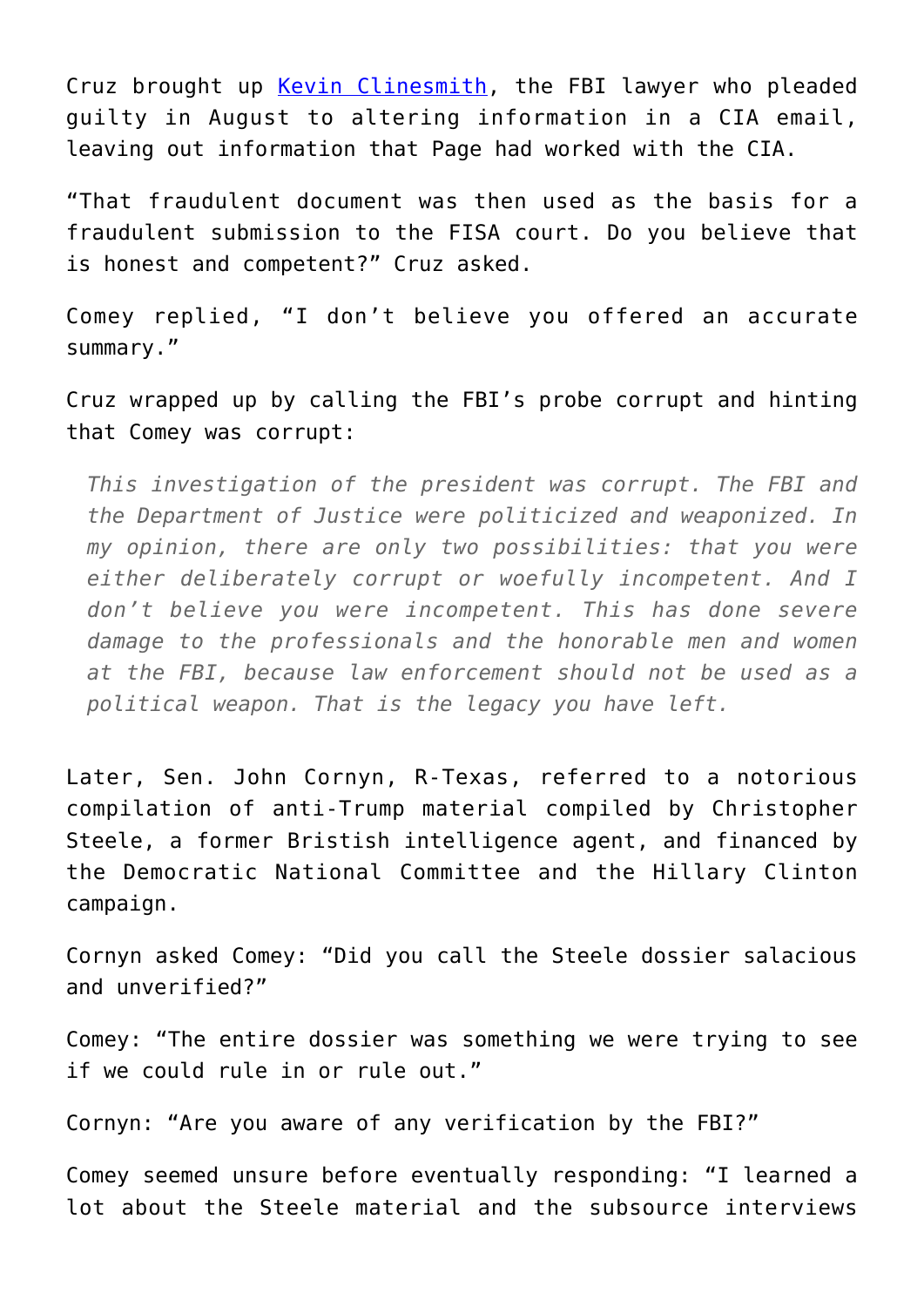from the Horowitz report that I didn't know before."

## **2. Russia and Hillary Clinton's Campaign**

Director of National Intelligence John Ratcliffe sent a [letter](https://www.judiciary.senate.gov/imo/media/doc/09-29-20_Letter%20to%20Sen.%20Graham_Declassification%20of%20FBI) to the Judiciary Committee regarding declassified information on how Hillary Clinton's presidential campaign pushed the Russia investigation to distract from her own campaign problems.

"In late July 2016, U.S. intelligence agencies obtained insight into Russian intelligence analysis alleging that U.S. presidential candidate Hillary Clinton had approved a campaign plan to stir up a scandal against U.S. presidential candidate Donald Trump by tying him to Putin and the Russians' hacking of the Democratic National Committee," Ratcliffe's letter says. "The IC [intelligence community] does not know the accuracy of this allegation or the extent to which the Russian intelligence analysis may reflect exaggeration or fabrication."

The letter from the director of national intelligence goes on to say:

*On 07 September 2016, U.S. intelligence officials forwarded an investigative referral to FBI Director James Comey and Deputy Assistant Director of Counterintelligence Peter Strzok regarding 'U.S. presidential candidate Hillary Clinton's approval of a plan concerning U.S. presidential candidate Donald Trump and Russian hackers hampering U.S. elections as a means of distracting the public from her use of a private mail server.'*

Graham asked Comey: "Do you recall getting an inquiry from the intelligence community in September of 2016 about a concern that the Clinton campaign was going to create a scandal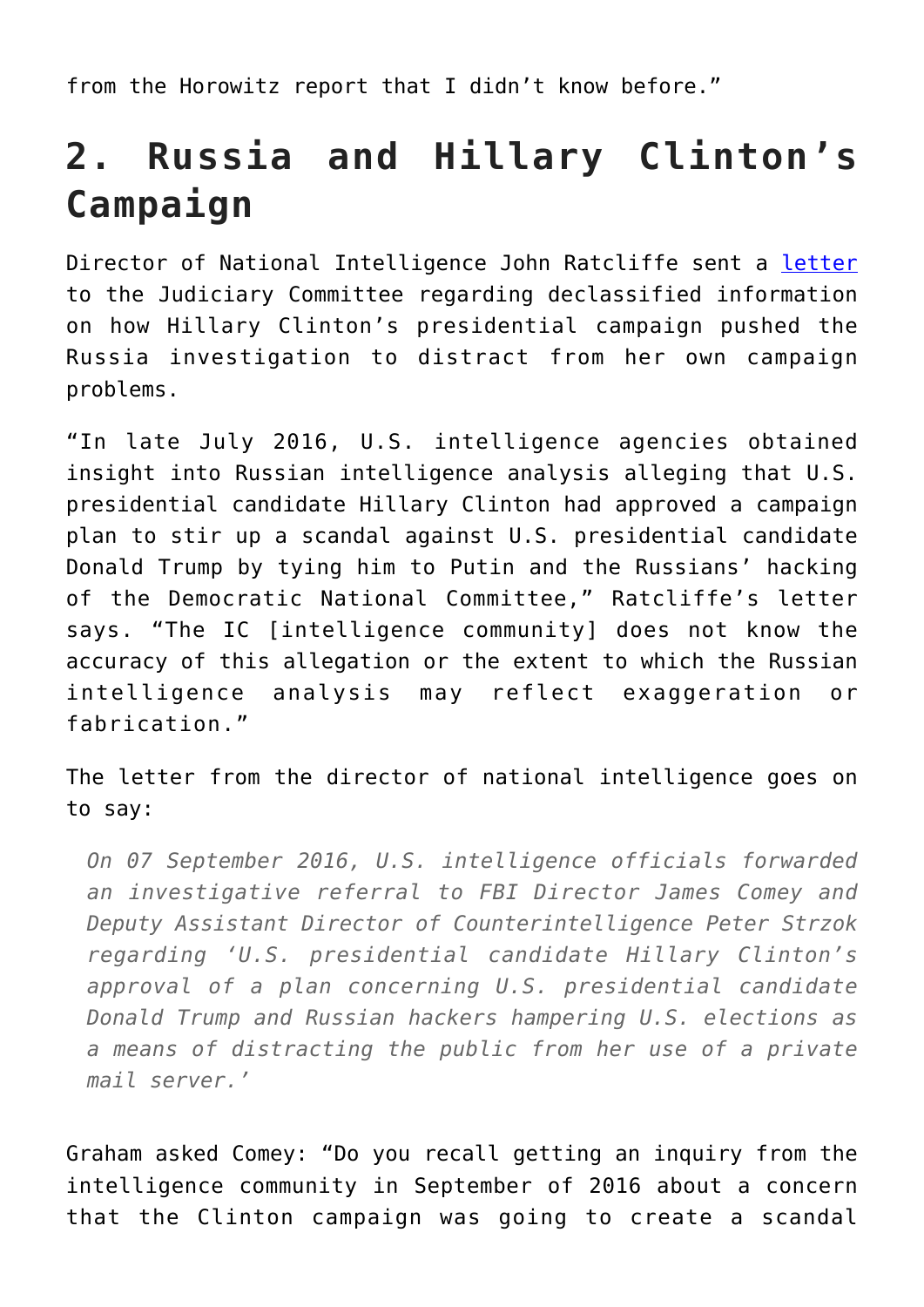regarding Trump and Russia?"

Comey, as he did for much of the hearing, responded, "I do not," and added: "That doesn't ring a bell."

Later, Sen. Patrick Leahy, D-Vt., asked about the appropriateness of the director of national intelligence's releasing the letter.

"I don't understand Mr. Ratcliffe's letter well enough to comment," Comey responded to Leahy. "It's confusing. I think it contains in it a statement that is unverified information. I really don't know what he's doing."

### **3. If Comey Knew Then What He Knows Now**

For someone not known for introspection, Comey made a significant statement about how the FISA warrant application should have been done differently.

Graham asked, "Knowing then what you know now about all the things that we have come to find, would you have still signed the warrant application against Carter Page in October, January, and April?"

Comey was clear that he wouldn't have signed off.

"No. I would want a much more complete understanding," he said, adding: "The answer is no. Not without a much fuller discussion of how they were thinking about their disclosure obligations to the court."

The problems with the FISA application that contained 17 errors and omissions was a key topic.

Clinesmith's guilty plea, for deleting from an email the fact that Page worked with the CIA, came up several times.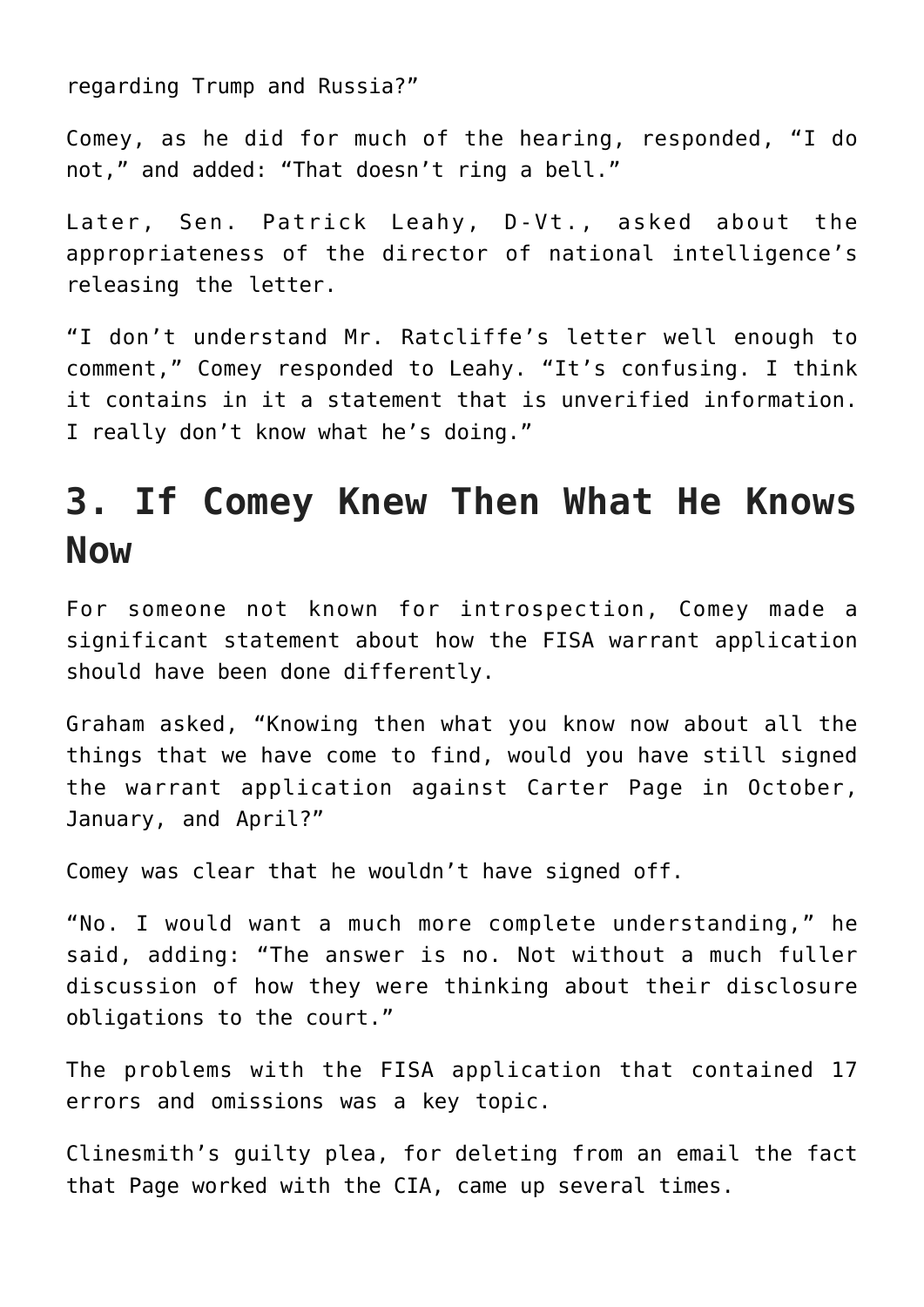"Do you now agree that the CIA confirmed that Mr. Page was in fact helping them?" Graham asked Comey.

"I know from the Horowitz report because the CIA confirmed he was what they call a contact," Comey said, adding, "I did not know the nature of his relationship with the CIA. I'm telling you what I read in the Horowitz report."

Graham: "Why is Mr. Clinesmith facing criminal indictment?"

Comey: "I only know what is in the public record. … I know nothing about Mr. Clinesmith."

When Graham pressed him on Clinesmith's conduct, Comey said, "Any false statement in the course of an investigation is deeply disturbing."

Later, Sen. Mike Lee, R-Utah, seemed stunned by how little Comey knew about the probe's problems.

"With all due respect, you don't seem to know anything about an investigation that you ran," Lee said.

Lee also noted that he met with Comey after President Barack Obama nominated him to be FBI director, and the two discussed the responsible administration of the Foreign Intelligence Surveillance Act.

Comey said there were problems with the FISA application to surveil Page, and with other applications.

"I agree with you, there are serious reasons to worry about the FISA process. The inspector general found errors in every FISA application. That's a really important thing to dig into," Comey said.

Lee said the FISA process itself must be deeply reformed—specifically an ex parte process, or when only one side is presented to a court.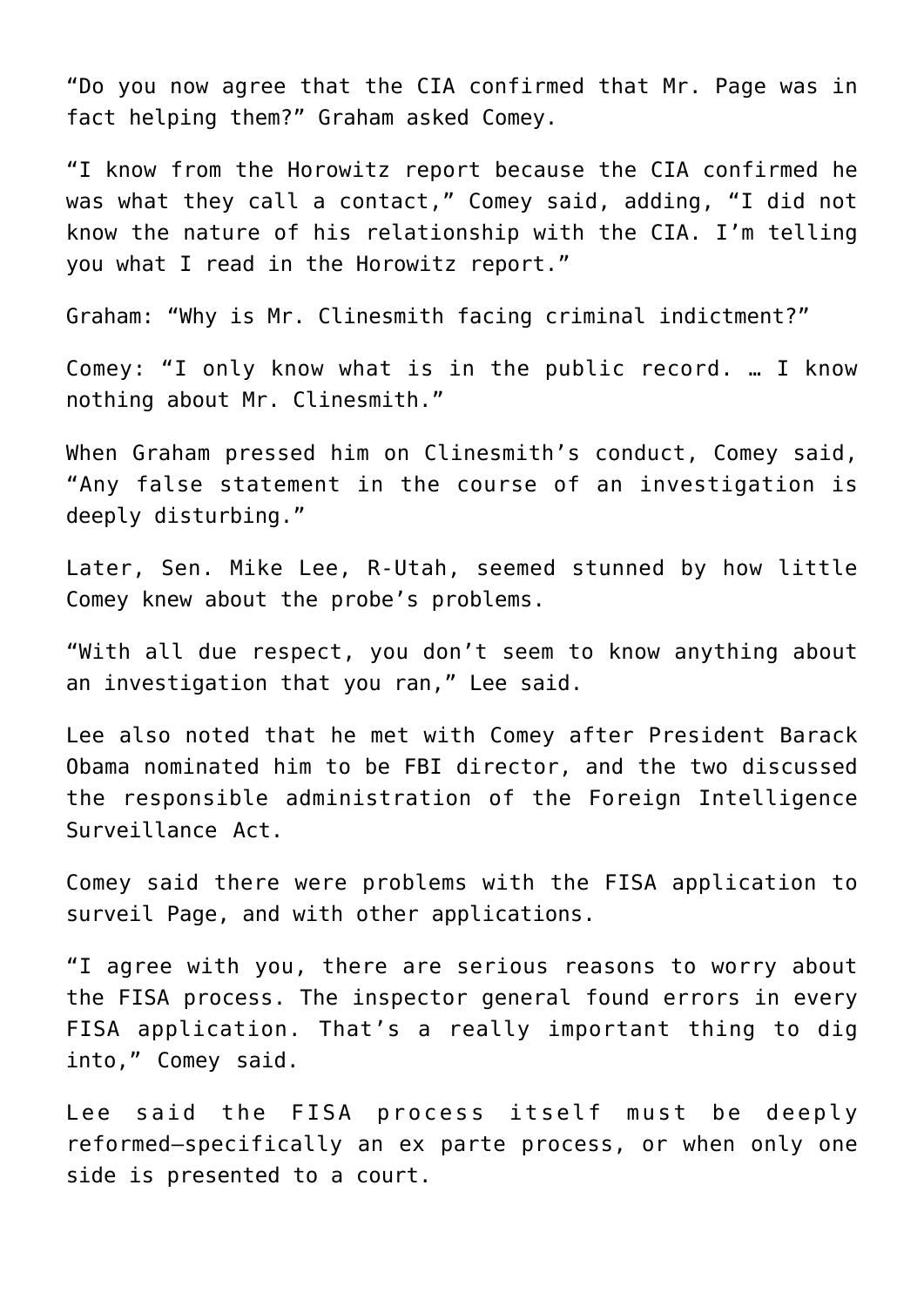"You don't install a wasp nest in your child's bedroom and then express surprise when your child gets bitten by wasps," Lee said, adding:

*You don't adopt an ex parte process and then express surprise and outrage when it goes completely unsupervised and off the rails. This is an issue that is neither Republican nor Democrat, neither liberal nor conservative. It is a constitutional issue. This is a moral issue.*

### **4. What Comey Says Obama and Biden Didn't Do**

Sen. Dianne Feinstein, D-Calif., the ranking member of the committee, addressed questions that emerged about whether President Barack Obama and Vice President Joe Biden, in the waning days of the Obama administration, pushed the FBI [investigation](https://www.dailysignal.com/2020/08/12/4-things-to-know-about-the-prosecutor-whos-probing-obamagate/) of Flynn after his "unmasking" in intelligence intercepts at the request of one or more administration officials.

Feinstein asked: "Did President Obama or Vice President Biden ever ask you to investigate a political rival or to go easy on a political rival?"

Comey replied: "Never."

Feinstein: "Why would that have been problematic?"

Comey said that such an order would politicize the FBI, adding:

*Because it would compromise the independence of the Justice Department and the FBI's work if it's a criminal case or a counterintelligence case. It would introduce politics into what should be a fact-driven process.*